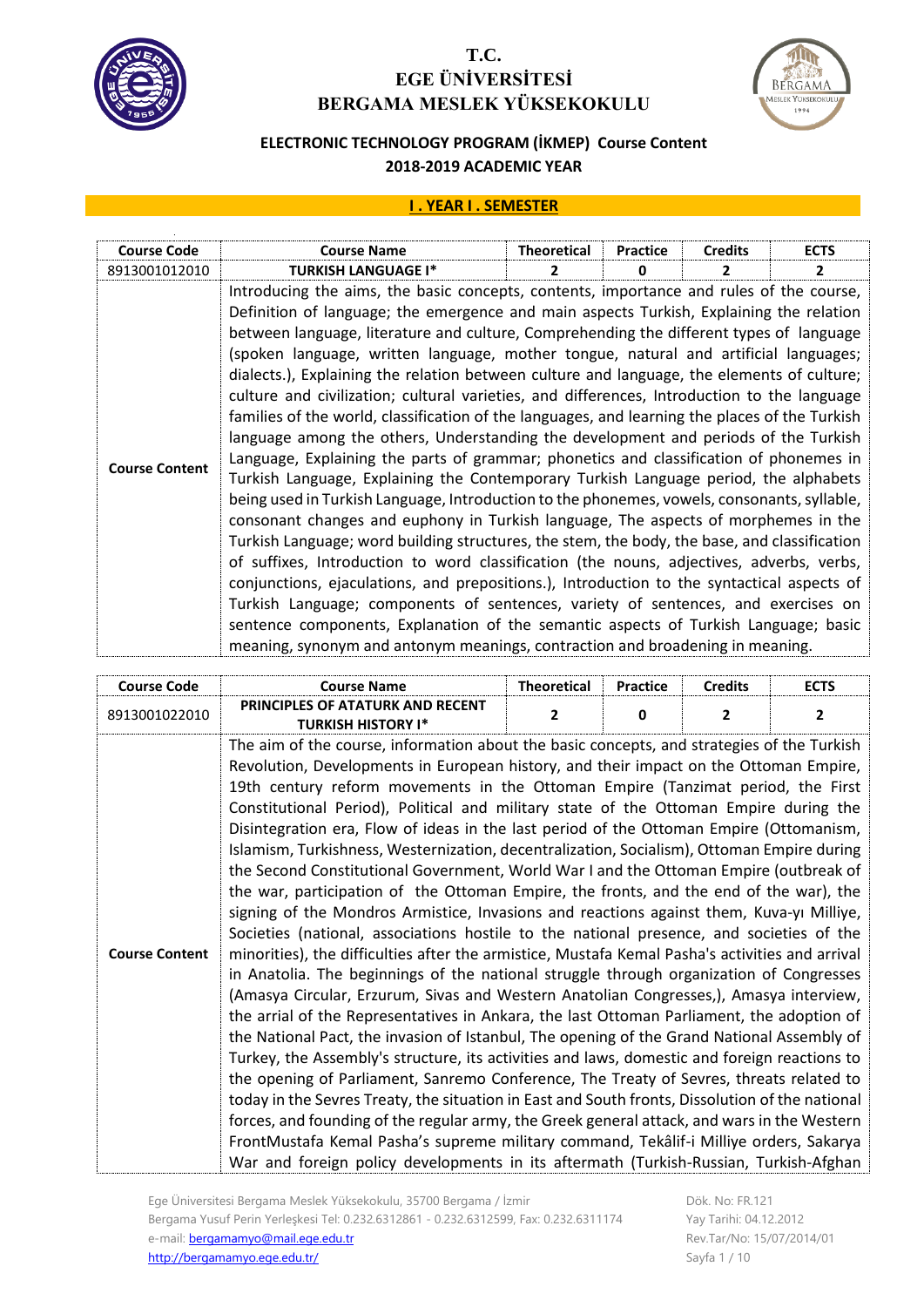



relations, the London Conference, Ankara Agreement), The Great Offensive, and signing of the Mudanya Armistice, the developments before the Lausanne Conference, the conference and the signing of the peace agreement.

| <b>Course Code</b>    | <b>Course Name</b>                                                                                                                                                                                                                                                                                                                                                                                                                                                                                                                                                                                                                                                                                                                                                                                                                                                                                                                                                                                                                                                                                                                                                                                                    | <b>Theoretical</b> | <b>Practice</b> | <b>Credits</b> | <b>ECTS</b> |
|-----------------------|-----------------------------------------------------------------------------------------------------------------------------------------------------------------------------------------------------------------------------------------------------------------------------------------------------------------------------------------------------------------------------------------------------------------------------------------------------------------------------------------------------------------------------------------------------------------------------------------------------------------------------------------------------------------------------------------------------------------------------------------------------------------------------------------------------------------------------------------------------------------------------------------------------------------------------------------------------------------------------------------------------------------------------------------------------------------------------------------------------------------------------------------------------------------------------------------------------------------------|--------------------|-----------------|----------------|-------------|
| 8913001032010         | <b>FOREING LANGUAGE I**</b>                                                                                                                                                                                                                                                                                                                                                                                                                                                                                                                                                                                                                                                                                                                                                                                                                                                                                                                                                                                                                                                                                                                                                                                           |                    | o               |                |             |
| <b>Course Content</b> | Introducing yourself, Numbers 0-10 Indefinite articles Classroom language Story: That's Life<br>Epi 1, Family members Possessive Adjectives Talking about family Saying hello and good-<br>bye, Countries 'to be' statements Introducing yourself Story: That's Life Epi 2, Numbers 11-<br>100, 'to be' questions, Asking for and giving personal information, Telling the time, Things<br>people carry, Prepositions, Asking about prices, Story: 'That's Life' Epi.3, Food and drink,<br>Present Simple statements (I, you, we, they), Describing food from different countries,<br>Offering a drink: Would you like , Free time activities, Present Simple questions<br>(I, you, we, they), Free time activities, survey Story: 'That's Life' Epi.4, Lifestyles, Present<br>Simple -wh questions, Describing your lifestyle, Talking about days and times, Days of the<br>week, Daily activities, Present Simple Thirs person singular, positive-negative, A day in a life,<br>Story: 'That's life' Epi.5, Jobs and related verbs, Present simple questions, Jobs and related<br>verbs, Present simple questions, Listening: Ambitions, Getting to know someone, Showing<br>interest, Reading, speaking, Exercises |                    |                 |                |             |

| <b>Course Code</b>    | <b>Course Name</b>                                                                                                                                                                                   | <b>Theoretical</b> | <b>Practice</b> | <b>Credits</b> | <b>ECTS</b> |
|-----------------------|------------------------------------------------------------------------------------------------------------------------------------------------------------------------------------------------------|--------------------|-----------------|----------------|-------------|
| 8913001052010         | <b>GENERAL MATHEMATICS</b>                                                                                                                                                                           |                    |                 |                | 4           |
| <b>Course Content</b> | Numbers, Exponential and deep-rooted numbers, Modular arithmetic decimally numbers,<br>Algebra and polinoms, Ratio and proportion, equations, Equations, Functions, Trigonometry,<br>Vectors, Matrix |                    |                 |                |             |

| <b>Course Code</b>    | <b>Course Name</b>                                                                                                                                                                                                                                                               | <b>Theoretical</b> | Practice | <b>Credits</b> | <b>ECTS</b> |
|-----------------------|----------------------------------------------------------------------------------------------------------------------------------------------------------------------------------------------------------------------------------------------------------------------------------|--------------------|----------|----------------|-------------|
| 8913001072010         | <b>DC CIRCUIT ANALYSIS</b>                                                                                                                                                                                                                                                       |                    |          | 4              | 4           |
| <b>Course Content</b> | Static Electricity, Electric Current And Impacts, Environmental Flows Method, Node Voltage<br>Method, Resource Links, Thevenin's Theorem, Norton's Theorem, Superposition Theorem,<br>Maximum Power Theorem, Direct Current Storage Elements, Direct Current Power And<br>Energy |                    |          |                |             |

| <b>Course Code</b>    | <b>Course Name</b>                                                                                                                                                                                                                                                                                                                                                                                                                                                                      | <b>Theoretical</b> | Practice | <b>Credits</b> | <b>ECTS</b> |
|-----------------------|-----------------------------------------------------------------------------------------------------------------------------------------------------------------------------------------------------------------------------------------------------------------------------------------------------------------------------------------------------------------------------------------------------------------------------------------------------------------------------------------|--------------------|----------|----------------|-------------|
| 8913001092010         | <b>MEASUREMENT TECHNIQUE</b>                                                                                                                                                                                                                                                                                                                                                                                                                                                            |                    |          | д              | 4           |
| <b>Course Content</b> | Length, area measurement, section and diameter measurement, Tilt measurement, volume<br>and weight measurement, Torque measurement, volume measurement , Testing and<br>measuring instruments, measurement errors, units and conversions, Units and conversions<br>, the coil and resistance measurement, Capacitor, RLC measurement, RLC measurement,<br>current and Voltage measurement, Frequency measurement, Oscilloscope, Measuring<br>transformers, power and energy measurement |                    |          |                |             |

| <b>Course Code</b>    | <b>Course Name</b>                                                                                                                                               | <b>Theoretical</b> | <b>Practice</b> | <b>Credits</b> | <b>ECTS</b> |  |
|-----------------------|------------------------------------------------------------------------------------------------------------------------------------------------------------------|--------------------|-----------------|----------------|-------------|--|
| 8913001112010         | <b>DIGITAL ELECTRONICS</b>                                                                                                                                       |                    |                 |                | 4           |  |
| <b>Course Content</b> | Number Systems, Logical Gate Circuits, Logical Gate Circuits, Boolean mathematics,                                                                               |                    |                 |                |             |  |
|                       | Karnough Map, The encoders (Encoder), Decoders (Decoder), Data selectors (multiplexers),<br>Data Distributors (Demultiplexer), Collectors, Removers, Comparators |                    |                 |                |             |  |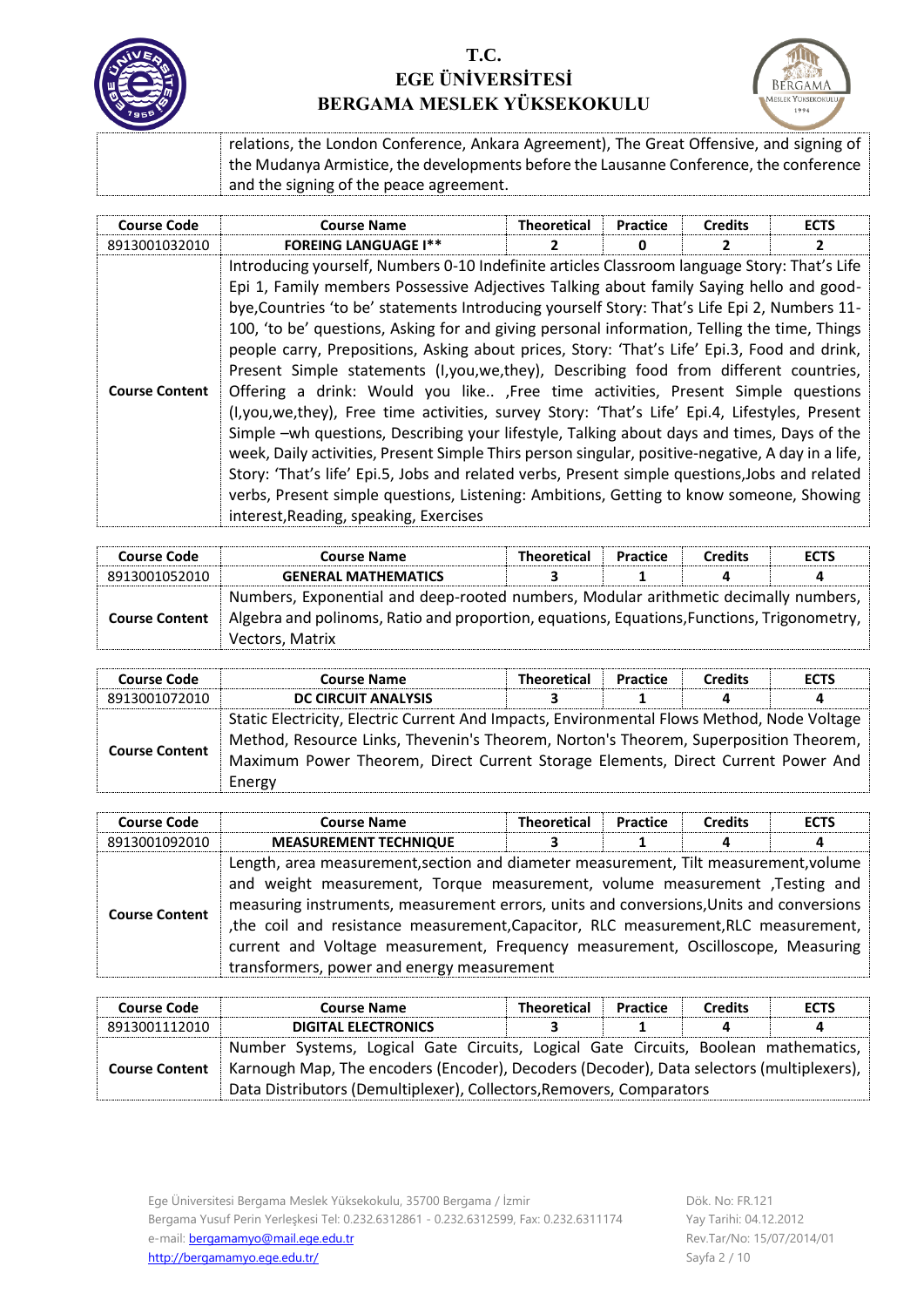



| <b>Course Code</b>    | <b>Course Name</b>                                                                                                                                                                                                                                                                                                                                     | <b>Theoretical</b> | Practice | <b>Credits</b> | <b>ECTS</b> |
|-----------------------|--------------------------------------------------------------------------------------------------------------------------------------------------------------------------------------------------------------------------------------------------------------------------------------------------------------------------------------------------------|--------------------|----------|----------------|-------------|
| 8913001132010         | <b>INFORMATION AND COMMUNICATION</b><br><b>TECHNOLOGY</b>                                                                                                                                                                                                                                                                                              | Σ.                 |          | 3              | 3           |
| <b>Course Content</b> | Internet and Internet browser, E-mail management, Newsgroup/Forms, Web Based<br>Learning, Preparing a personal web site, Electronic Trade, Autobiography the Word<br>Processor Program, Internet and Carrier, Job interview preparation, Table of process,<br>Formulas and Functions, Graphics, Presentation Preparing, Descriptive Material Preparing |                    |          |                |             |

| <b>Course Code</b>    | <b>Course Name</b>                                                                                                                                                                                                                                                                                       | <b>Theoretical</b> | Practice | <b>Credits</b> | <b>ECTS</b> |
|-----------------------|----------------------------------------------------------------------------------------------------------------------------------------------------------------------------------------------------------------------------------------------------------------------------------------------------------|--------------------|----------|----------------|-------------|
| 8913001172014         | ALGORITHMS AND PROGRAMMING                                                                                                                                                                                                                                                                               |                    |          |                | 3           |
| <b>Course Content</b> | Algorithm, Flow Diagram, Programming Tools, Variable and Fixed, Input-Output Operations,<br>Operators, Decision Structures, Loop Controls, One-Dimensional Arrays, Multidimensional<br>Arrays, Subroutines not return value, Value rotating Subroutines, Sequential Files, Random<br><b>Access Files</b> |                    |          |                |             |

| <b>Course Code</b>    | <b>Course Name</b>                                                                                                                                                                                                                                                                                                                                                                                             | <b>Theoretical</b> | Practice | <b>Credits</b> | <b>ECTS</b> |
|-----------------------|----------------------------------------------------------------------------------------------------------------------------------------------------------------------------------------------------------------------------------------------------------------------------------------------------------------------------------------------------------------------------------------------------------------|--------------------|----------|----------------|-------------|
| 8913001192015         | <b>PROFESSIONAL ETHICS</b>                                                                                                                                                                                                                                                                                                                                                                                     |                    | 0        |                | з           |
| <b>Course Content</b> | Concepts of ethics and ethics, Ethical systems, Factors that play a role in the formation of<br>morality, Examination of professional ethics, Professional corruption and consequences of<br>unethical behaviors in professional life, Concept of social responsibility are transferred to<br>students and projects are determined by separating students into groups under social<br>responsibility projects. |                    |          |                |             |

| <b>Course Code</b>    | <b>Course Name</b>                                                                               | <b>Theoretical</b> | Practice | <b>Credits</b> | <b>ECTS</b> |
|-----------------------|--------------------------------------------------------------------------------------------------|--------------------|----------|----------------|-------------|
| 8913001212015         | <b>TRANSITION TO UNIVERSITY LIFE</b>                                                             |                    | 0        |                |             |
|                       | General information about university concept and understanding. Introduction of Ege              |                    |          |                |             |
|                       | University administration and service units (library, health, culture, sports, observation       |                    |          |                |             |
|                       | house, art history museum, etc.). To be informed about national and international facilities     |                    |          |                |             |
| <b>Course Content</b> | and education in our university. Informing the students about the rules and regulations          |                    |          |                |             |
|                       | regarding university life. Increasing participation of students in various scientific, cultural, |                    |          |                |             |
|                       | artistic and sporting activities.                                                                |                    |          |                |             |
|                       |                                                                                                  |                    |          |                |             |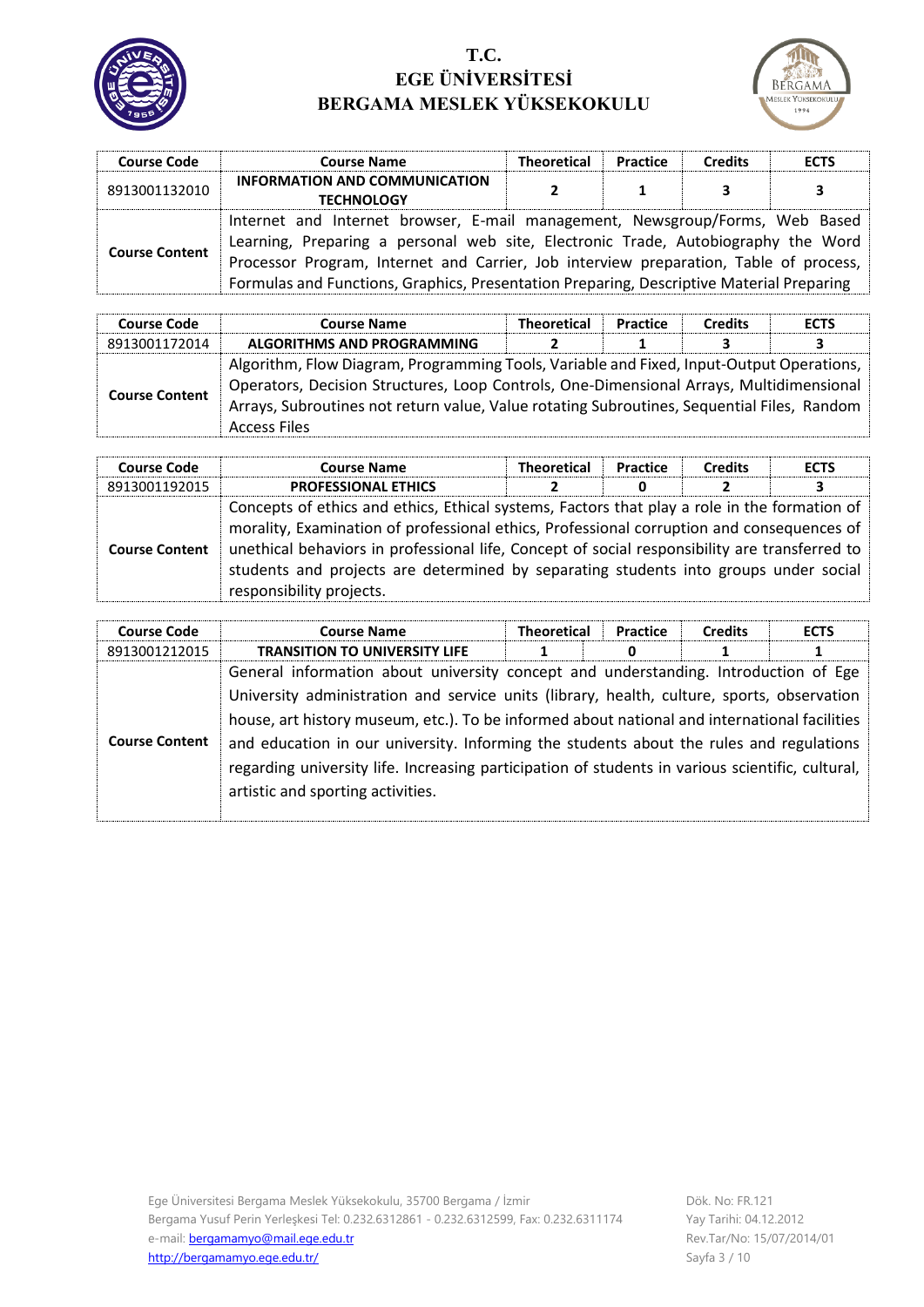



#### **I . YEAR 2. SEMESTER**

| <b>Course Code</b>    | <b>Course Name</b>                                                                                                                                                                                                                                                                                                                                                                                                                                                                                                                                                                                                                                                                                                                                                                                                                                                                                                                                                                                                                                                                                                                                                                                                                                                                                                                                                                                                                                                                                                                                                                                                              | <b>Theoretical</b>       | <b>Practice</b> | <b>Credits</b> | <b>ECTS</b>  |
|-----------------------|---------------------------------------------------------------------------------------------------------------------------------------------------------------------------------------------------------------------------------------------------------------------------------------------------------------------------------------------------------------------------------------------------------------------------------------------------------------------------------------------------------------------------------------------------------------------------------------------------------------------------------------------------------------------------------------------------------------------------------------------------------------------------------------------------------------------------------------------------------------------------------------------------------------------------------------------------------------------------------------------------------------------------------------------------------------------------------------------------------------------------------------------------------------------------------------------------------------------------------------------------------------------------------------------------------------------------------------------------------------------------------------------------------------------------------------------------------------------------------------------------------------------------------------------------------------------------------------------------------------------------------|--------------------------|-----------------|----------------|--------------|
| 92                    | <b>TURKISH LANGUAGE II*</b>                                                                                                                                                                                                                                                                                                                                                                                                                                                                                                                                                                                                                                                                                                                                                                                                                                                                                                                                                                                                                                                                                                                                                                                                                                                                                                                                                                                                                                                                                                                                                                                                     | $\overline{\phantom{a}}$ | o               | 2              | $\mathbf{2}$ |
| <b>Course Content</b> | Comprehension of the concept and characteristics of expression in general, Explanation of<br>ways of thinking development in oral and written expression. (Definition, sampling,<br>comparison, quotation etc.), comprehension of expression forms with examples. Objective-<br>subjective, direct-indirect, plain and figurative expression, Explanation of the four main<br>activities of reading, listening, speaking and writing, and discussion of their genres, Speaking:<br>Effective (expressive, controversial narrative, narrative narrative, descriptive narrative) and<br>types of speech: Examples of speeches such as conferences, panels, seminars, open<br>sessions, debates Written expression: Choosing a subject, delimiting the subject,<br>determining the main and side thoughts, planning and writing phases Types of written<br>expression-I: Types of written expression-II: poetry, novel, story, poem, essay, poem, essay,<br>essay, essay, essay, interview, interview, memoir, biography, autobiography, artistic values<br>like theater Giving the information in. Explanation of the development of poetry in Turkish<br>literature, Analysis of examples from the Turkish poetry in the Republican period, The<br>development line of the story line in Turkish literature and explanation of the characteristics<br>of the Turkish storytelling during the Republic period, Analysis of selected examples from<br>the Turkish period of Republican period, Types of written expression-III: Special<br>correspondence, celebration letters, telegraph) and information about<br>correspondence |                          |                 |                | official     |

| <b>Course Code</b>    | <b>Course Name</b>                                                                                                                                                                                                                                                                                                                                                                                                                                                                                                                                                                                                                                                                                                                                                                                                                                                                                                                                                                                                                                                                                                                                                                                                                                                                                                                                                                                                                                                                                                                                                                                                                                                                                                                                                                                                                                                                                                                                                                                                                                                                                                                                                                                                                                                                                                                                                                                          | <b>Theoretical</b> | <b>Practice</b> | <b>Credits</b> | <b>ECTS</b>    |
|-----------------------|-------------------------------------------------------------------------------------------------------------------------------------------------------------------------------------------------------------------------------------------------------------------------------------------------------------------------------------------------------------------------------------------------------------------------------------------------------------------------------------------------------------------------------------------------------------------------------------------------------------------------------------------------------------------------------------------------------------------------------------------------------------------------------------------------------------------------------------------------------------------------------------------------------------------------------------------------------------------------------------------------------------------------------------------------------------------------------------------------------------------------------------------------------------------------------------------------------------------------------------------------------------------------------------------------------------------------------------------------------------------------------------------------------------------------------------------------------------------------------------------------------------------------------------------------------------------------------------------------------------------------------------------------------------------------------------------------------------------------------------------------------------------------------------------------------------------------------------------------------------------------------------------------------------------------------------------------------------------------------------------------------------------------------------------------------------------------------------------------------------------------------------------------------------------------------------------------------------------------------------------------------------------------------------------------------------------------------------------------------------------------------------------------------------|--------------------|-----------------|----------------|----------------|
| 94                    | PRINCIPLES OF ATATURK AND RECENT<br><b>TURKISH HISTORY II*</b>                                                                                                                                                                                                                                                                                                                                                                                                                                                                                                                                                                                                                                                                                                                                                                                                                                                                                                                                                                                                                                                                                                                                                                                                                                                                                                                                                                                                                                                                                                                                                                                                                                                                                                                                                                                                                                                                                                                                                                                                                                                                                                                                                                                                                                                                                                                                              | $\overline{2}$     | $\mathbf{0}$    | $\overline{2}$ | $\overline{2}$ |
| <b>Course Content</b> | The establishment of the Progressive Republican Party, the Sheikh Said Rebellion, the Law<br>of Takrir-i Sukun and the assassination attempt on Atatürk, the establishment of the Free<br>Republican Party, the establishment of the Republican Party, the establishment of the<br>Republican Party, The reforms related to the regulation of social life and the secularization<br>process of the Republic of Turkey and the reforms carried out in the field of education and<br>culture (Tevhid-i Tedrisat Kanunu, Latin (the law of Tevhid-i Tedrisat), the Constitution of<br>1924, the Constitution of 1924, the other constitutions, 1930 University reform, People's<br>Houses), Developments in the field of health, Izmir Economics Congress, Economic policy in<br>the first years of the Republic, 1929 World Economic Crisis, half of Turkish foreign policy in<br>the period of Atatürk (Turkish-English, Turkish-Soviet, Turkish-French, Turkish-Italian<br>relations, Relations with neighbors, Balkans and Turkey in the period of 1923-1938) Sadabat<br>Paktı), Atatürk's Principles (Republicanism, Secularism, Nationalism, Populism, Statism,<br>Revolutionism) and the threats to these principles, the definition and scope of the Atatürkist<br>Thought System, Turkey after the Ataturk (the presidency of İnönü, World War II and Turkey,<br>establishment of the Democratic Party and the transition of multi-party life), the years of<br>power of the Democratic Party, the entry of Turkey into NATO and the military intervention<br>of 27 May 1960, Political developments in Turkey during the 1960s and 70s (1961<br>Constitution, Justice Party Power, March 12, 1971 anniversary, coalition years, left-right<br>confrontation), domestic politics in Turkey from 12 September 1980 Political and economic<br>crises, civilian civilian interventions of the military), the foreign policy of Turkey from 1960<br>to the present day (Turkey in the Cold War period, developments in the European Union,<br>peace in Cyprus) Operation, relations with neighbors), Claims of the so-called Armenian<br>genocide and the original of these claims (Armenians, Armenian revolts, il Practices,<br>Armenians in the period of the National Struggle and the Republic, Asala and the Armenian<br>terror, activities of the Republic of Turkey against the Armenian diaspora |                    |                 |                |                |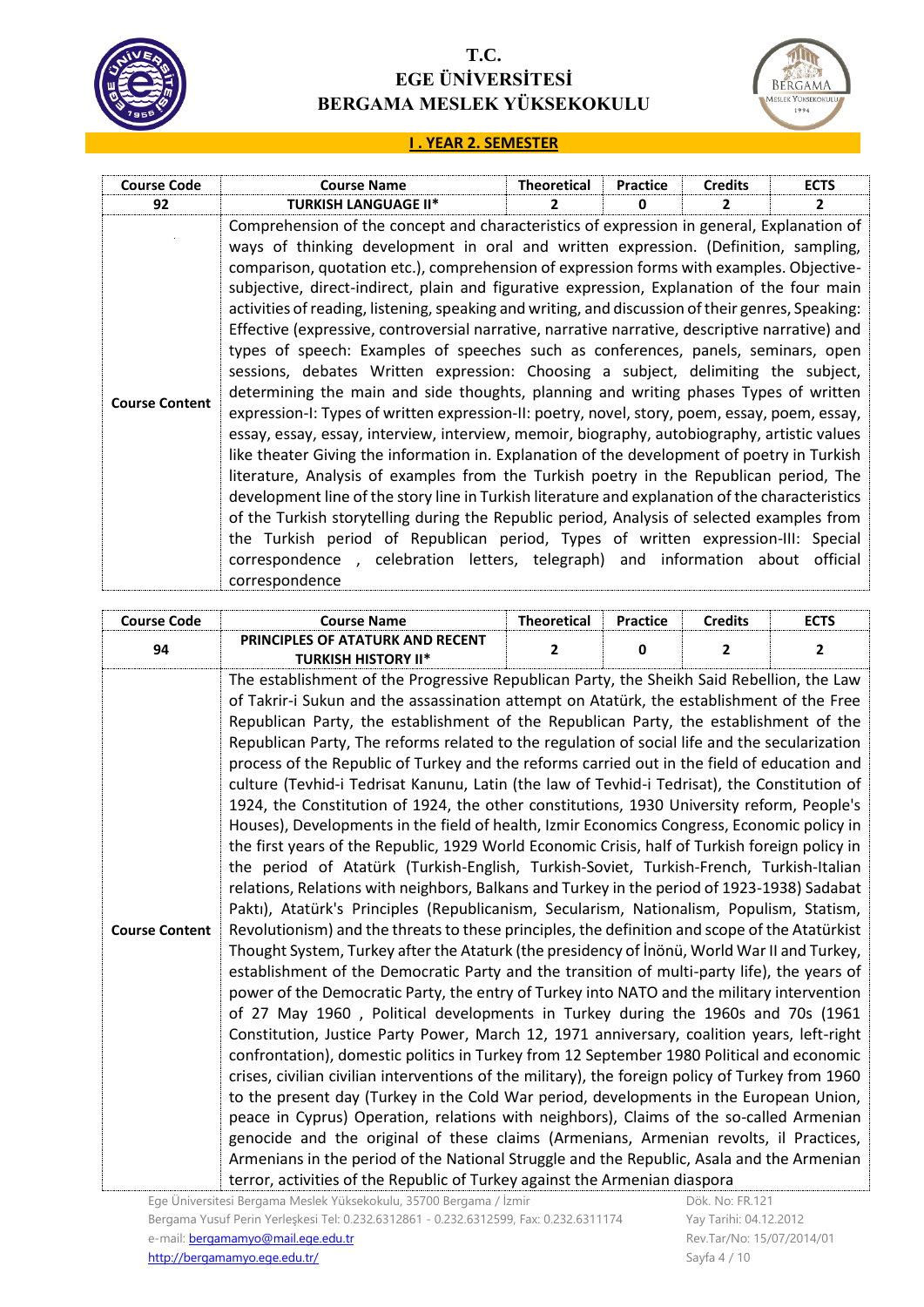



| <b>Course Code</b>    | <b>Course Name</b>                                                                                                                                                                                                                                                                                                                                                                                                                                                                                                                                                                                                                                                                                                                                                                                                                                                                                                                                                                                                                                                       | <b>Theoretical</b> | Practice | <b>Credits</b> | <b>ECTS</b> |
|-----------------------|--------------------------------------------------------------------------------------------------------------------------------------------------------------------------------------------------------------------------------------------------------------------------------------------------------------------------------------------------------------------------------------------------------------------------------------------------------------------------------------------------------------------------------------------------------------------------------------------------------------------------------------------------------------------------------------------------------------------------------------------------------------------------------------------------------------------------------------------------------------------------------------------------------------------------------------------------------------------------------------------------------------------------------------------------------------------------|--------------------|----------|----------------|-------------|
| 96                    | <b>FOREING LANGUAGE II**</b>                                                                                                                                                                                                                                                                                                                                                                                                                                                                                                                                                                                                                                                                                                                                                                                                                                                                                                                                                                                                                                             |                    | 0        |                | 2           |
| <b>Course Content</b> | Adjectives, colors, Have / has got, statements, Giving news in emails and letters, Story:<br>That's Life Epi.6, Parts of rthe body, articles, Have / has got questions, Describing illnesses,<br>Asking for things, Activities, Can / can't, A job interview, Story: That's Life Epi 7, Parts of a<br>house, There is / there are: statements-questions, Decribing a house, Asking where places<br>are, Clothes, plurals, Present Continuous statements, Describing clothes, Story: 'That's Life'<br>Epi.8, Transport, Present Continuous questions, Postcards, Talking about plans, Places, Past<br>Simple: 'to be' statements, Past time expressions, Asking where somebody was, Story:<br>'That's Life' Epi.9, Emergency services, Past Simple, regular verbs, positive statements, A<br>newspaper story, Talking about dates, Irregular past forms, Past Simple negative<br>statements, My early life, Story: 'That's life' Epi.10, Weekend activities, Past Simple,<br>questions, Talking about last weekend, Building a conversation, Reading, Speaking, Exercises |                    |          |                |             |

| <b>Course Code</b>    | <b>Course Name</b>                                                                                                                                                                                                                                                                                                                                                                                                                                                                                                                                                                                                                                                                                                                              | <b>Theoretical</b> | <b>Practice</b> | <b>Credits</b> | <b>ECTS</b> |
|-----------------------|-------------------------------------------------------------------------------------------------------------------------------------------------------------------------------------------------------------------------------------------------------------------------------------------------------------------------------------------------------------------------------------------------------------------------------------------------------------------------------------------------------------------------------------------------------------------------------------------------------------------------------------------------------------------------------------------------------------------------------------------------|--------------------|-----------------|----------------|-------------|
| 106                   | <b>VOCATIONAL MATHEMATICS</b>                                                                                                                                                                                                                                                                                                                                                                                                                                                                                                                                                                                                                                                                                                                   |                    |                 |                |             |
| <b>Course Content</b> | Definition of complicated numbers, vectoral demonstration, Four process in cartezyen form<br>of complicated numbers, Polar and cartezianal tranformations of complicated numbers,<br>Four process in polar form of complicated numbers, Using complicated numbers in<br>professional environment, Features and processes of exponential functions, Definition of<br>logarithm function and ways of obtaining logarithm Usage of logarithm in professional<br>environment, Definiton of derivative and ways of obtaining derivative, Application of<br>derivative on functions, professional usage of derivative, Definition of integral and ways of<br>obtaining integral, Application of integral on functions, professional usage of integral |                    |                 |                |             |

| <b>Course Code</b>    | <b>Course Name</b>                                                                             | <b>Theoretical</b> | <b>Practice</b> | <b>Credits</b> | <b>ECTS</b> |
|-----------------------|------------------------------------------------------------------------------------------------|--------------------|-----------------|----------------|-------------|
| 108                   | <b>COMPUTER AIDED CIRCUIT DESIGN</b>                                                           |                    |                 |                | 3           |
|                       | Introduction of Simulation Program, Simulation of Basic Circuit, Simulation of Analog Circuit, |                    |                 |                |             |
| <b>Course Content</b> | Simulation of Digital Circuit, Introduction of PCB program, Circuit Drawing at Program         |                    |                 |                |             |
|                       | environment, Creating PCB                                                                      |                    |                 |                |             |

| <b>Course Code</b>    | <b>Course Name</b>                                                                        | <b>Theoretical</b> | Practice | <b>Credits</b> | <b>ECTS</b> |
|-----------------------|-------------------------------------------------------------------------------------------|--------------------|----------|----------------|-------------|
| 110                   | <b>AC CIRCUIT ANALYSIS</b>                                                                |                    |          |                | 4           |
|                       | Alternating Current, Series Circuits, Parallel Circuits, Resonance, Alternative Power and |                    |          |                |             |
| <b>Course Content</b> | Compensation Flow, Single-Phase Circuits Power and Energy, Three-Phase Circuits Power     |                    |          |                |             |
|                       | And Energy                                                                                |                    |          |                |             |

| <b>Course Code</b>    | <b>Course Name</b>                                                                             | <b>Theoretical</b> | <b>Practice</b> | <b>Credits</b> | <b>ECTS</b> |  |
|-----------------------|------------------------------------------------------------------------------------------------|--------------------|-----------------|----------------|-------------|--|
| 112                   | <b>ELECTRONICS I</b>                                                                           |                    |                 |                |             |  |
|                       | Semiconductor materials, Structure and Types of Diodes, Rectifier Circuits, Definition and     |                    |                 |                |             |  |
|                       | Types of Filters, Definition and Types of Regulations, Definition of Transistor, Structure and |                    |                 |                |             |  |
| <b>Course Content</b> | Variety, Definition of JFET, Structure and Variety, Switching and Use as Amplifier Element,    |                    |                 |                |             |  |
|                       | Definition of MOSFET, Structure and Variety, Switching and Use as Amplifier Element            |                    |                 |                |             |  |

Ege Üniversitesi Bergama Meslek Yüksekokulu, 35700 Bergama / İzmir Bergama Yusuf Perin Yerleşkesi Tel: 0.232.6312861 - 0.232.6312599, Fax: 0.232.6311174 e-mail: **bergamamyo@mail.ege.edu.tr** <http://bergamamyo.ege.edu.tr/>

Dök. No: FR.121 Yay Tarihi: 04.12.2012 Rev.Tar/No: 15/07/2014/01 Sayfa 5 / 10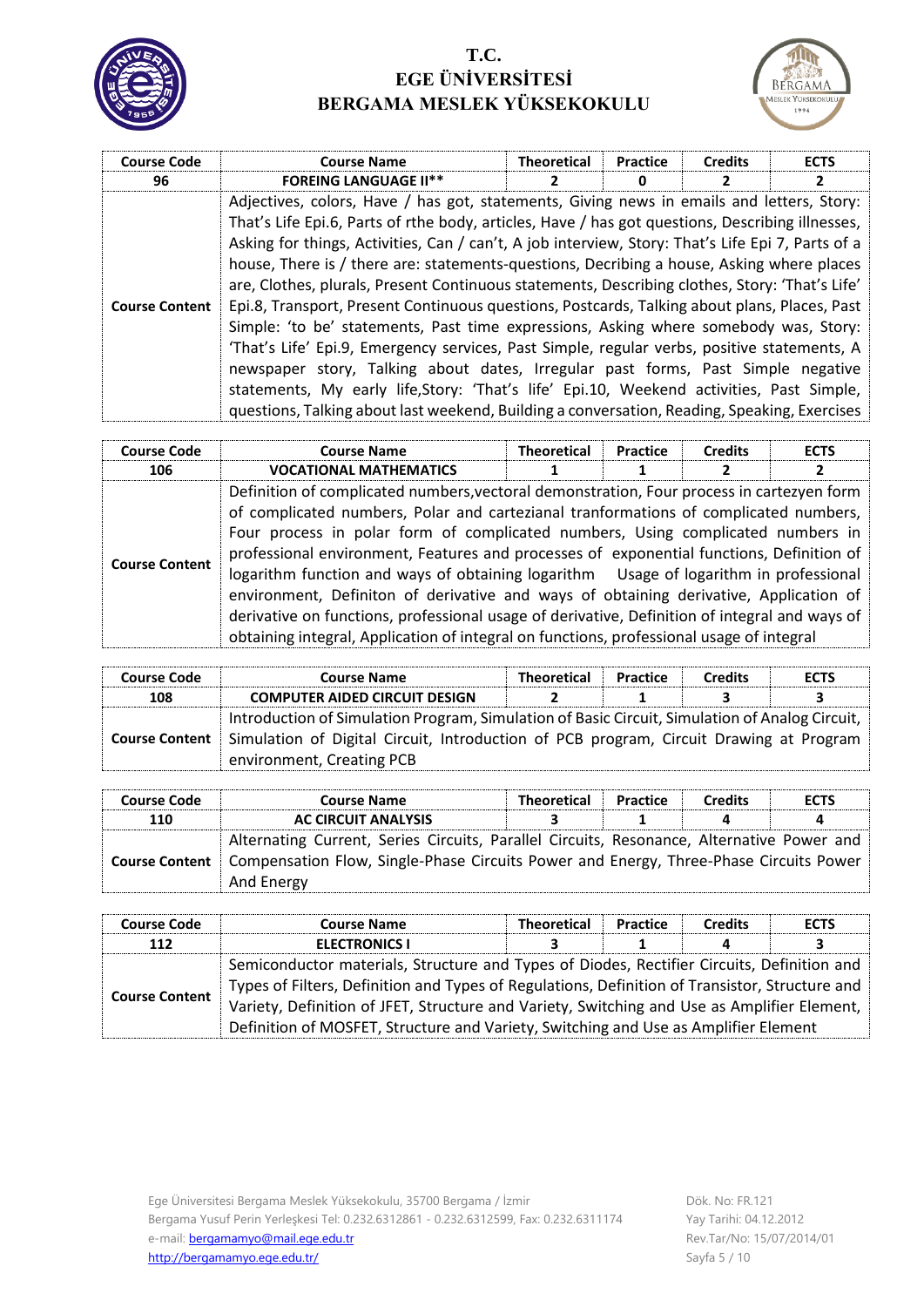



| <b>Course Code</b>    | <b>Course Name</b>                                                                                | <b>Theoretical</b> | Practice | <b>Credits</b> | <b>ECTS</b> |  |
|-----------------------|---------------------------------------------------------------------------------------------------|--------------------|----------|----------------|-------------|--|
| 114                   | <b>DIGITAL DESIGN</b>                                                                             |                    |          | 4              | д           |  |
|                       | Multivibrator Circuits, Multivibrator Circuit Types, Flip-Flop Circuits, Flip-Flop Circuit Types, |                    |          |                |             |  |
| <b>Course Content</b> | Circuit Design with Flip-Flop, Counting Circuits, Asynchronous Counters, Asynchronous             |                    |          |                |             |  |
|                       | Counter Circuit Design, Synchronous Counter Circuit Design, Recorder Circuits, Analog to          |                    |          |                |             |  |
|                       | Digital Converter Circuits, Digital to Analog Converter Circuits                                  |                    |          |                |             |  |

| <b>Course Code</b>    | <b>Course Name</b>                                                             | <b>Theoretical</b> | Practice | <b>Credits</b> | <b>ECTS</b> |  |  |
|-----------------------|--------------------------------------------------------------------------------|--------------------|----------|----------------|-------------|--|--|
| 116                   | <b>COMMUNICATION</b>                                                           |                    |          |                |             |  |  |
| <b>Course Content</b> | Verbal communication, Written Communication, Non verbal communication, Formal  |                    |          |                |             |  |  |
|                       | Communication, Informal Communication, Communicating outside the organization, |                    |          |                |             |  |  |

| <b>Course Code</b>    | <b>Course Name</b>                                                                                                             | <b>Theoretical</b> | <b>Practice</b> | <b>Credits</b> | <b>ECTS</b> |
|-----------------------|--------------------------------------------------------------------------------------------------------------------------------|--------------------|-----------------|----------------|-------------|
| 118                   | SIGN LANGUAGE**                                                                                                                |                    |                 |                |             |
| <b>Course Content</b> | History, alphabet, simple sentence structures, question sentences, negative structures,<br>adjectives, verbs, Dialogue Samples |                    |                 |                |             |

| <b>Course Code</b>    | <b>Course Name</b>                                                                                                                                                                                                                                                                                                                                                                                                                                                                                                                                                                                                                                                                | <b>Theoretical</b> | <b>Practice</b> | <b>Credits</b> | <b>ECTS</b> |
|-----------------------|-----------------------------------------------------------------------------------------------------------------------------------------------------------------------------------------------------------------------------------------------------------------------------------------------------------------------------------------------------------------------------------------------------------------------------------------------------------------------------------------------------------------------------------------------------------------------------------------------------------------------------------------------------------------------------------|--------------------|-----------------|----------------|-------------|
| 120                   | ENTREPRENEURSHIP**                                                                                                                                                                                                                                                                                                                                                                                                                                                                                                                                                                                                                                                                |                    | 0               |                | 2           |
| <b>Course Content</b> | Entrepreneurship house (intrapreneurship) or small-family run business<br>(entrepreneurship) that arise due to the different types of dimensions, economic, legal,<br>financial, behavioral, psychological, social and cultural aspects related to the inspection<br>and evaluation; Leadership to-know-you can (theories of leadership, motivation,<br>communication, team building, creativity) in size, both individually and taken as a social<br>process; Identification of entrepreneurship-leadership relationship and the factors<br>affecting entrepreneurship; Evaluation of international and examples of<br>entrepreneurship within the historical process in Turkey. |                    |                 |                |             |

| <b>Course Code</b>    | <b>Course Name</b>                                                                                                                                                                                                                                                                       | <b>Theoretical</b> | Practice | <b>Credits</b> | <b>ECTS</b> |
|-----------------------|------------------------------------------------------------------------------------------------------------------------------------------------------------------------------------------------------------------------------------------------------------------------------------------|--------------------|----------|----------------|-------------|
| 122                   | <b>COMMUNITY SERVICE APPLICATIONS</b>                                                                                                                                                                                                                                                    |                    | 0        |                | 2           |
| <b>Course Content</b> | Course introduction, precaution and rules. Sample social responsibility project<br>presentations. Introduction of non-governmental organizations. Project proposal<br>presentation. Preparing project. Project presentations and evaluation. Semester<br>evaluation. General evaluation. |                    |          |                |             |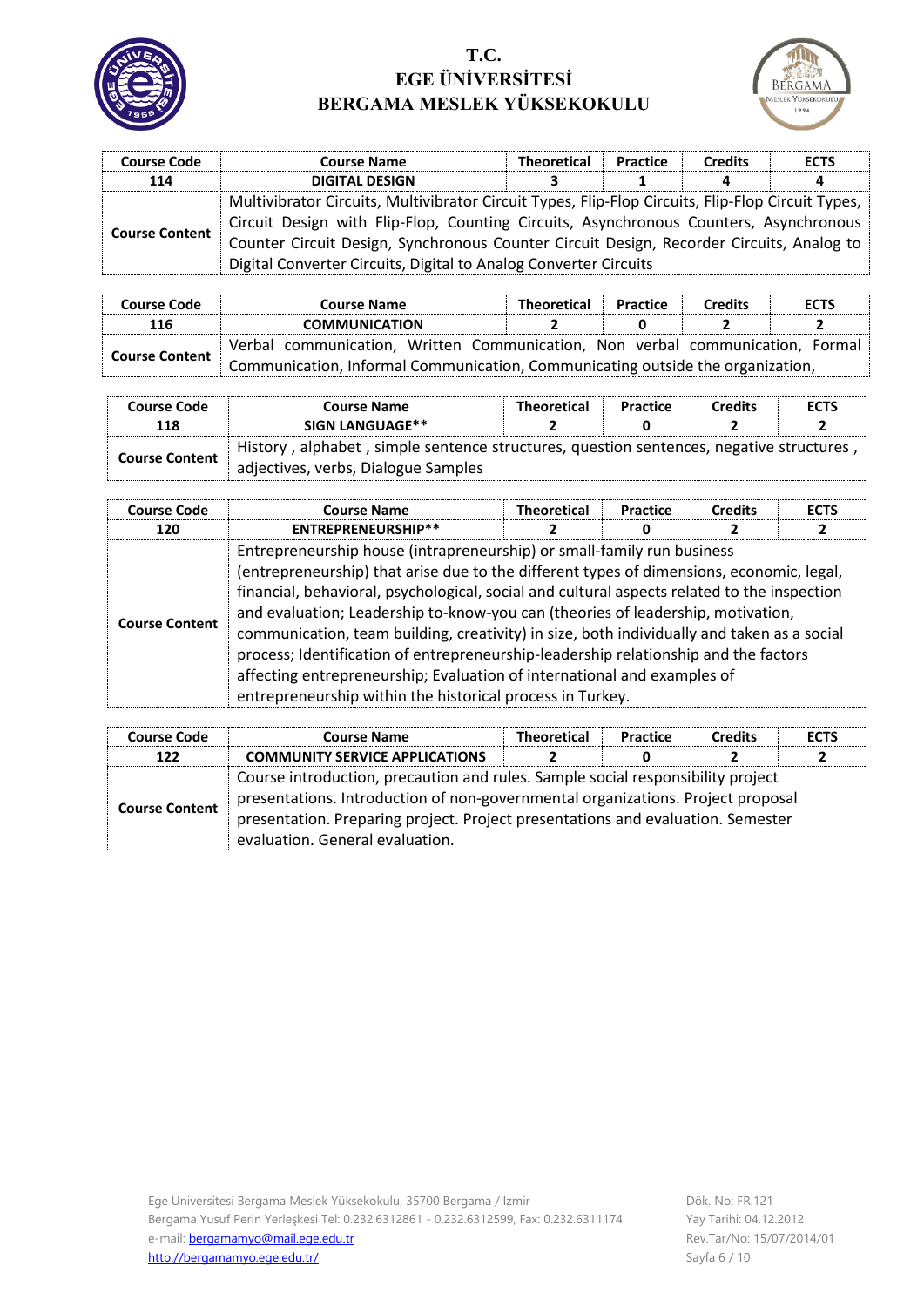



#### **2. YEAR 3. SEMESTER**

| <b>Course Code</b>    | <b>Course Name</b>                                                                | Theoretical                                                                             | <b>Practice</b> | <b>Credits</b> | <b>ECTS</b> |  |  |  |
|-----------------------|-----------------------------------------------------------------------------------|-----------------------------------------------------------------------------------------|-----------------|----------------|-------------|--|--|--|
| 201                   | <b>COMPUTER AIDED DESIGN</b>                                                      |                                                                                         |                 |                |             |  |  |  |
|                       |                                                                                   | Basic Drawing Methods, Drawing of a given object, Layers, Colors and Lines, Features of |                 |                |             |  |  |  |
| <b>Course Content</b> | Program, Drawing Screen, dimensioning, Basic Drawing Commands, Basic Installation |                                                                                         |                 |                |             |  |  |  |
|                       | Drawing, Installation Drawing on Architectural Plan,                              |                                                                                         |                 |                |             |  |  |  |

| <b>Course Code</b>    | <b>Course Name</b>                                                                       | Theoretical | Practice | <b>Credits</b> | <b>ECTS</b> |  |  |
|-----------------------|------------------------------------------------------------------------------------------|-------------|----------|----------------|-------------|--|--|
| 203                   | <b>ELECTRONICS II</b>                                                                    |             |          |                |             |  |  |
|                       | Transistor amplifiers, Basic operational amplifier circuits, Operational amplifiers with |             |          |                |             |  |  |
| <b>Course Content</b> | oscillators, operational amplifier filters, Operational amplified industrial circuits    |             |          |                |             |  |  |

| <b>Course Code</b>    | <b>Course Name</b>                                                                                                                                                            | <b>Theoretical</b> | Practice | <b>Credits</b> | <b>ECTS</b> |
|-----------------------|-------------------------------------------------------------------------------------------------------------------------------------------------------------------------------|--------------------|----------|----------------|-------------|
| 205                   | <b>SENSORS AND TRANSDUCERS</b>                                                                                                                                                |                    |          |                |             |
| <b>Course Content</b> | Temperature Sensors, Humidity Sensors, Speed Sensors, Vibration Sensors, Location<br>Sensors, Approach Sensors, Flow Sensors, Pressure Sensors, Impact (Force) Sensors, Level |                    |          |                |             |
|                       | <b>Sensors</b>                                                                                                                                                                |                    |          |                |             |

| <b>Course Code</b>    | <b>Course Name</b>                                                                         | <b>Theoretical</b> | Practice | <b>Credits</b> | <b>ECTS</b> |  |  |
|-----------------------|--------------------------------------------------------------------------------------------|--------------------|----------|----------------|-------------|--|--|
| 207                   | <b>POWER ELECTRONICS</b>                                                                   |                    |          | 4              | 4           |  |  |
|                       | Thyristors, Thyristor Trigger Circuits, Diyak , Triyak- MosfetS, Igbt And Custom Switching |                    |          |                |             |  |  |
|                       | Elements, Isolation and Protection of Power Elements, A Phase Controlled Rectifiers, Three |                    |          |                |             |  |  |
| <b>Course Content</b> | - Phase Uncontrolled Rectifiers, Three Phase Controlled Rectifiers, A Phasic Ac Choppers,  |                    |          |                |             |  |  |
|                       | Three Phase Ac Choppers, Reducing And Boosting Choppers, Dc Choppers, Ac-Dc Inverters      |                    |          |                |             |  |  |

| <b>Course Code</b>    | <b>Course Name</b>                                                                       | <b>Theoretical</b> | Practice | <b>Credits</b> | <b>ECTS</b> |  |  |
|-----------------------|------------------------------------------------------------------------------------------|--------------------|----------|----------------|-------------|--|--|
| 209                   | <b>SYSTEM ANALYSIS AND DESIGN-I</b>                                                      |                    |          |                |             |  |  |
|                       | Choosing a Workspace, Presenting Obtained Information, Define System / Product           |                    |          |                |             |  |  |
|                       | Functions and Variables, Choosing the Materials Needed, Presenting Obtained Information, |                    |          |                |             |  |  |
| <b>Course Content</b> | Prepare the System / Product Specification or Flowchart, Making System / Product Program |                    |          |                |             |  |  |
|                       | or Calculations, Establishing the System / Product Workspace Environment, Making System  |                    |          |                |             |  |  |
|                       | ' Product Installation, Testing the System / Product, Presenting the System / Product    |                    |          |                |             |  |  |
|                       | Outputs as a Repor                                                                       |                    |          |                |             |  |  |

| <b>Course Code</b>    | <b>Course Name</b>                                                                                                                                                                                                                                                                                                                                                                                            | <b>Theoretical</b> | Practice | <b>Credits</b> | <b>ECTS</b> |
|-----------------------|---------------------------------------------------------------------------------------------------------------------------------------------------------------------------------------------------------------------------------------------------------------------------------------------------------------------------------------------------------------------------------------------------------------|--------------------|----------|----------------|-------------|
| 211                   | <b>MICROCONTROLLERS</b>                                                                                                                                                                                                                                                                                                                                                                                       |                    |          | 4              | 4           |
| <b>Course Content</b> | Microcontroller Architecture and Hardware, Microcontroller Program Loading, Design<br>Algorithms, Flow Diagrams, Microcontroller Memory and Recorder Microcontroller Program<br>Commands, Basic Input Output Programs, Program Compilation and Error Checking,<br>Microcontroller with Button and LED applications, 7 segment display applications with<br>microcontroller, Lcd Practice with Microcontroller |                    |          |                |             |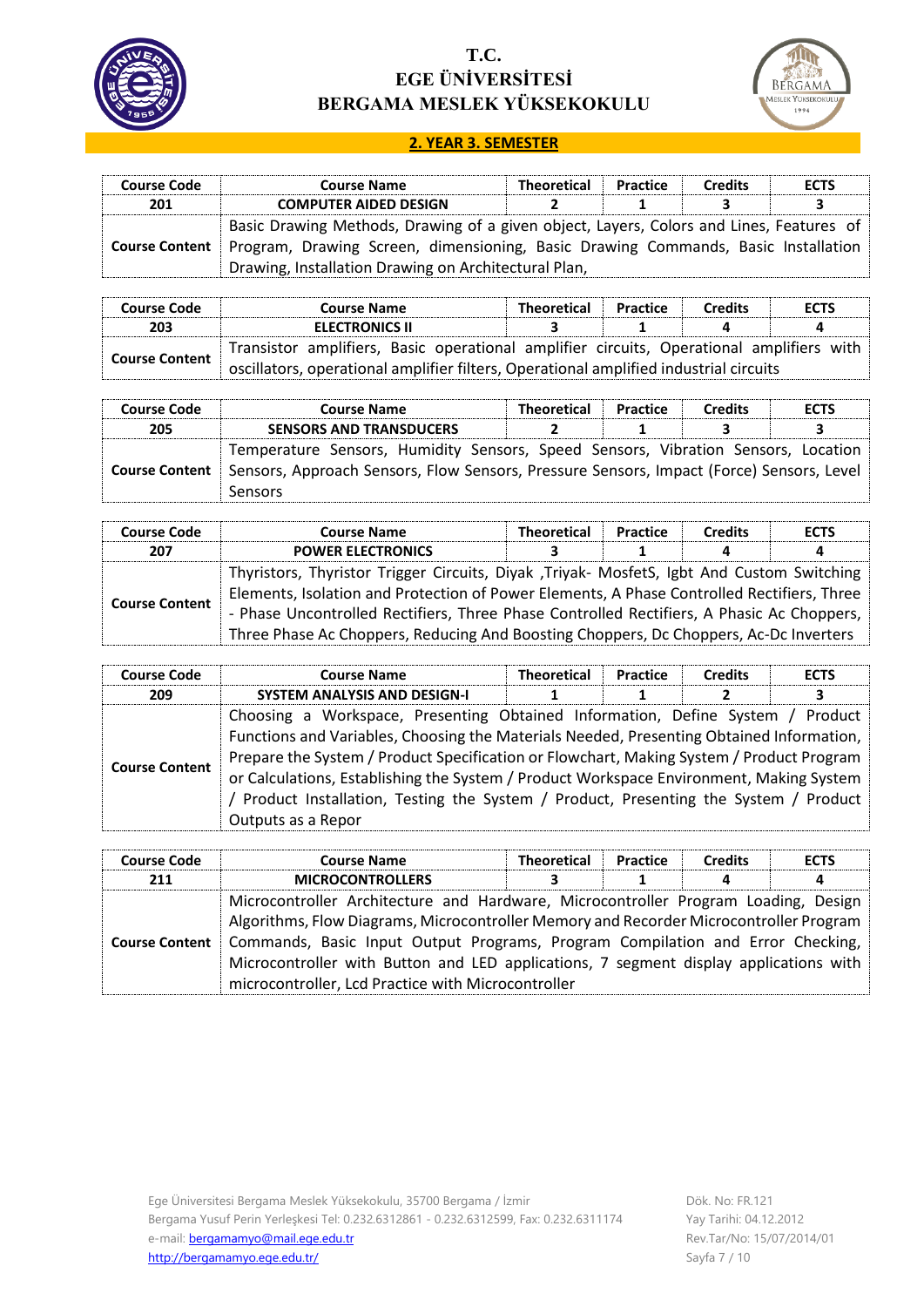



| <b>Course Code</b>    | <b>Course Name</b>                                                                                                                                                                                                                                                                                                                                                                                                                                                                                                                                                                                                                                                                                                 | <b>Theoretical</b> | <b>Practice</b> | <b>Credits</b> | <b>ECTS</b> |
|-----------------------|--------------------------------------------------------------------------------------------------------------------------------------------------------------------------------------------------------------------------------------------------------------------------------------------------------------------------------------------------------------------------------------------------------------------------------------------------------------------------------------------------------------------------------------------------------------------------------------------------------------------------------------------------------------------------------------------------------------------|--------------------|-----------------|----------------|-------------|
| 213                   | <b>CONTROL CIRCUITS</b>                                                                                                                                                                                                                                                                                                                                                                                                                                                                                                                                                                                                                                                                                            |                    |                 |                | 3           |
| <b>Course Content</b> | Control Elements. Protection Relays. Three-Phase Asynchronous Motors. Three-Phase<br>Asynchronous Motors Intermittent and Continuous Operation. Three-Phase Asynchronous<br>Motors Run Two Different (Remote) Motors. Three-Phase Asynchronous Motors with<br>Starting to Resistance. Three-Phase Asynchronous Motors with Starting to Reaktans and<br>autotransformer. Three-Phase Asynchronous Motors with Starting to Star-Delta. Changing<br>the direction of rotation for three-phase asynchronous motors. Braking three-phase<br>asynchronous motors. A Phase Asynchronous Motor Control Circuits. Changing the direction<br>of rotation for A Phase Asynchronous Motor. Routing Winding Asynchronous Motors |                    |                 |                |             |

| <b>Course Code</b>    | <b>Course Name</b>                                                                                                                                                                                            | <b>Theoretical</b> | Practice | <b>Credits</b> | <b>ECTS</b> |
|-----------------------|---------------------------------------------------------------------------------------------------------------------------------------------------------------------------------------------------------------|--------------------|----------|----------------|-------------|
| 215                   | <b>CONTROL SYSTEMS</b>                                                                                                                                                                                        |                    |          |                |             |
| <b>Course Content</b> | Perform open-loop control system installation, perform the installation of closed loop<br>control system, Proportional (P), integral (I) and derivative (D) to perform the installation of<br>control systems |                    |          |                |             |

| <b>Course Code</b>    | <b>Course Name</b>                                                                        | <b>Theoretical</b> | <b>Practice</b> | <b>Credits</b> | <b>ECTS</b> |  |  |
|-----------------------|-------------------------------------------------------------------------------------------|--------------------|-----------------|----------------|-------------|--|--|
| 217                   | <b>PROFESSIONAL FOREIGN LANGUAGE-1</b>                                                    |                    |                 |                | 3           |  |  |
|                       | Basic Foreign Language, Grammar rules, Reading and comprehending a text in a foreign      |                    |                 |                |             |  |  |
|                       | language, Basic Sentence Components, Verb-tense relation in a sentence, Active -Passive   |                    |                 |                |             |  |  |
| <b>Course Content</b> | Structures, Stressed Verbs, Transitive-Intransitive Verbs, Tense relation in a paragraph, |                    |                 |                |             |  |  |
|                       | Nouns, Singular nouns, Plural nouns, Derived nouns, Proper noun, Adverbs and adjectives,  |                    |                 |                |             |  |  |
|                       | Basic technical terms, Technical Dictionary, Electronic related text in Foreign language  |                    |                 |                |             |  |  |

| <b>Course Code</b>    | <b>Course Name</b>                                                                        | <b>Theoretical</b>                                                                          | <b>Practice</b> | <b>Credits</b> | <b>ECTS</b> |  |
|-----------------------|-------------------------------------------------------------------------------------------|---------------------------------------------------------------------------------------------|-----------------|----------------|-------------|--|
| 219                   | <b>WEB DESIGN SETTINGS</b>                                                                |                                                                                             |                 |                | з.          |  |
|                       | Internet and definition of WEB, HTML basic tags, Text and view tags, Create to Hyperlink, |                                                                                             |                 |                |             |  |
| <b>Course Content</b> |                                                                                           | Table process, Forms, Frames, Multimedia Tools, Basic of Style Templates, Features of Style |                 |                |             |  |
|                       | Templates, Menu operation of Style Templates, Problem of Browser and Solves               |                                                                                             |                 |                |             |  |

| <b>Course Code</b>    | <b>Course Name</b>                                                                                                                                                                       | <b>Theoretical</b> | Practice | <b>Credits</b> | <b>ECTS</b> |  |
|-----------------------|------------------------------------------------------------------------------------------------------------------------------------------------------------------------------------------|--------------------|----------|----------------|-------------|--|
| 221                   | <b>RESEARCH METHODS AND TECHNIQUES</b>                                                                                                                                                   |                    |          |                |             |  |
| <b>Course Content</b> | Choosing Research Topics. Do a Resource Survey. Evaluation of Research Results. Conversion<br>of Research Results to Report. Making a Presentation. Presentation skills are gained. They |                    |          |                |             |  |
|                       | prepare their class presentations with the PowerPoint program in Office Software course<br>which they see in the 1st year and 1st semesters.                                             |                    |          |                |             |  |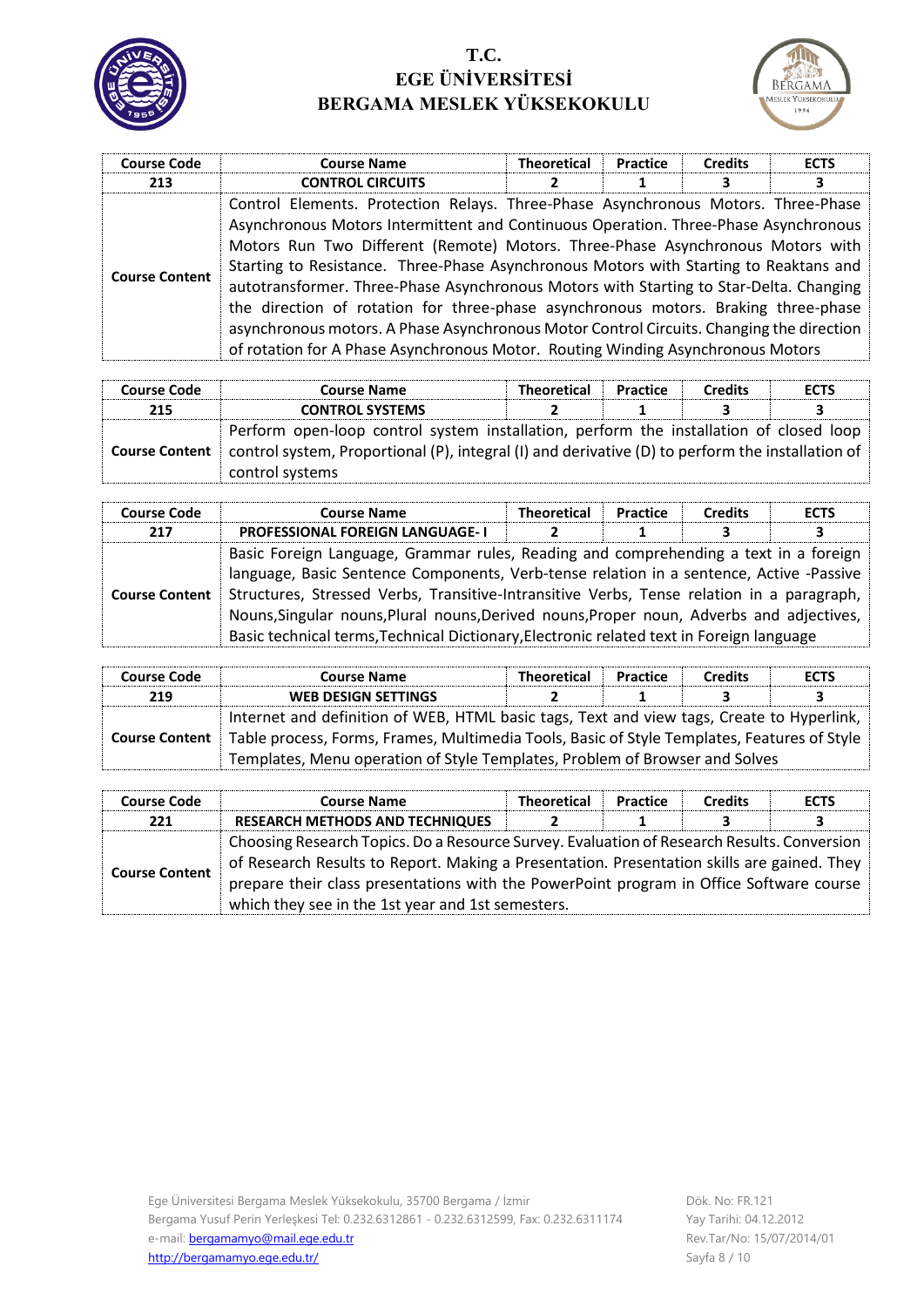



#### **2 . YEAR 4 . SEMESTER**

| <b>Course Code</b>    | <b>Course Name</b>                                                                                                                                                                                                                                                                                                                                                                                                                                                                | <b>Theoretical</b> | Practice | <b>Credits</b> | <b>ECTS</b> |
|-----------------------|-----------------------------------------------------------------------------------------------------------------------------------------------------------------------------------------------------------------------------------------------------------------------------------------------------------------------------------------------------------------------------------------------------------------------------------------------------------------------------------|--------------------|----------|----------------|-------------|
| 8913002022010         | <b>SYSTEM ANALYSIS AND DESIGN-II</b>                                                                                                                                                                                                                                                                                                                                                                                                                                              |                    |          | $\mathbf{z}$   | 3           |
| <b>Course Content</b> | Choosing a Workspace. Presenting Obtained Information. Define System / Product Functions<br>and Variables. Choosing the Materials Needed. Presenting Obtained Information. Prepare<br>the System / Product Specification or Flowchart. Making System / Product Program or<br>Calculations. Establishing the System / Product Workspace Environment. Making System /<br>Product Installation. Testing the System / Product. Presenting the System / Product Outputs<br>as a Report |                    |          |                |             |

| <b>Course Code</b>    | <b>Course Name</b>                                                                                                                                                                                                   | <b>Theoretical</b> | <b>Practice</b> | <b>Credits</b> | <b>ECTS</b> |
|-----------------------|----------------------------------------------------------------------------------------------------------------------------------------------------------------------------------------------------------------------|--------------------|-----------------|----------------|-------------|
| 8913002042010         | <b>PROGRAMMABLE CONTROLLERS</b>                                                                                                                                                                                      |                    |                 |                |             |
| <b>Course Content</b> | Basic Technology of PLC, PLC Units, PLC Interface Program, PLC Programming, Other<br>Programming Methods, Sequential Function Blocks, PLC Program with Sequential Function<br>Blocks, Touch Panel, Panel Programming |                    |                 |                |             |

| Course Code           | Course Name             | <b>Theoretical</b>                                                                      | <b>Practice</b> | <b>Credits</b> | <b>ECTS</b> |  |
|-----------------------|-------------------------|-----------------------------------------------------------------------------------------|-----------------|----------------|-------------|--|
| 8913002062010         | <b>FAILURE ANALYSIS</b> |                                                                                         |                 |                |             |  |
| <b>Course Content</b> |                         | Fault isolation, Defective unit or element finding, Fault and maintenance cart, Catalog |                 |                |             |  |

| <b>Course Code</b>    | <b>Course Name</b>                                                                           | <b>Theoretical</b>                                                                    | Practice | <b>Credits</b> | <b>ECTS</b> |  |  |
|-----------------------|----------------------------------------------------------------------------------------------|---------------------------------------------------------------------------------------|----------|----------------|-------------|--|--|
| 8913002082010         | <b>ELECTRIC MOTORS AND DRIVERS</b>                                                           |                                                                                       |          | 4              | 4           |  |  |
|                       | Parts and Operation Principles of Electric Motors. Construction and Operation of DA Engines. |                                                                                       |          |                |             |  |  |
|                       | Characteristics of Direct Current Motors. Speed Setting in Direct Current Motors. Three      |                                                                                       |          |                |             |  |  |
| <b>Course Content</b> | Phase Asynchronous Motor Parts and Operation Principle. Three Phase Asynchronous Motor       |                                                                                       |          |                |             |  |  |
|                       |                                                                                              | Starting Methods. Characteristics of Three-Phase Asynchronous Motor. Speed Adjustment |          |                |             |  |  |
|                       | Methods in Three Phase Asynchronous Motors. Single Phase Asynchronous Motors. Types          |                                                                                       |          |                |             |  |  |
|                       | and Working Principle. Step Motors. Servo Motors                                             |                                                                                       |          |                |             |  |  |

| <b>Course Code</b>    | <b>Course Name</b>                                                                                                                                                                                                                                                                                                                                                                                                                                                                                                                                                                                                                                                                                  | <b>Theoretical</b> | Practice | <b>Credits</b> | <b>ECTS</b> |
|-----------------------|-----------------------------------------------------------------------------------------------------------------------------------------------------------------------------------------------------------------------------------------------------------------------------------------------------------------------------------------------------------------------------------------------------------------------------------------------------------------------------------------------------------------------------------------------------------------------------------------------------------------------------------------------------------------------------------------------------|--------------------|----------|----------------|-------------|
| 8913002102010         | <b>BUSINESS ADMINISTRATION</b>                                                                                                                                                                                                                                                                                                                                                                                                                                                                                                                                                                                                                                                                      |                    |          |                | 4           |
| <b>Course Content</b> | Tracking Microeconomic Data. Analyzing Macroeconomic Indicators. Detecting blank gaps in<br>the market. Evaluating Investment Alternatives and Choosing the Most Suitable. Executing<br>Feasibility Studies. Identifying the Operator's Environment. Demand Analysis and<br>Forecasting. Determining the location of the establishment. Determining the legal structure<br>of the business. Determining the Capacity of the Workplace. Providing financing by<br>determining the total investment cost. To make Estimated Income-Expense Account. To<br>make work place and production plan. To carry out the installation process of the<br>investment. Creating the right job and opening the job |                    |          |                |             |

| <b>Course Code</b>    | <b>Course Name</b>                                                                                                                                                                                                                                                                                                                                                                                                                                                                                                                                                                         | <b>Theoretical</b> | Practice | <b>Credits</b> | <b>ECTS</b> |
|-----------------------|--------------------------------------------------------------------------------------------------------------------------------------------------------------------------------------------------------------------------------------------------------------------------------------------------------------------------------------------------------------------------------------------------------------------------------------------------------------------------------------------------------------------------------------------------------------------------------------------|--------------------|----------|----------------|-------------|
| 8913002122012         | <b>ELECTRONIC SECURITY SYSTEMS</b>                                                                                                                                                                                                                                                                                                                                                                                                                                                                                                                                                         |                    |          |                | 3           |
| <b>Course Content</b> | Elements of closed circuit camera control systems. Connection and mounting of camera<br>control systems. Maintenance and repair of closed circuit camera control systems. Access<br>control system components. Connection and mounting of access control systems.<br>Maintenance and repair of access control systems. Connections and installation of fire<br>fighting and warning systems. maintenance and repair. Robbery alarm system components.<br>Connection and installation of robbery alarm system components. Connection and<br>installation of robbery alarm system components |                    |          |                |             |

Ege Üniversitesi Bergama Meslek Yüksekokulu, 35700 Bergama / İzmir Bergama Yusuf Perin Yerleşkesi Tel: 0.232.6312861 - 0.232.6312599, Fax: 0.232.6311174 e-mail: **bergamamyo@mail.ege.edu.tr** <http://bergamamyo.ege.edu.tr/>

Dök. No: FR.121 Yay Tarihi: 04.12.2012 Rev.Tar/No: 15/07/2014/01 Sayfa 9 / 10